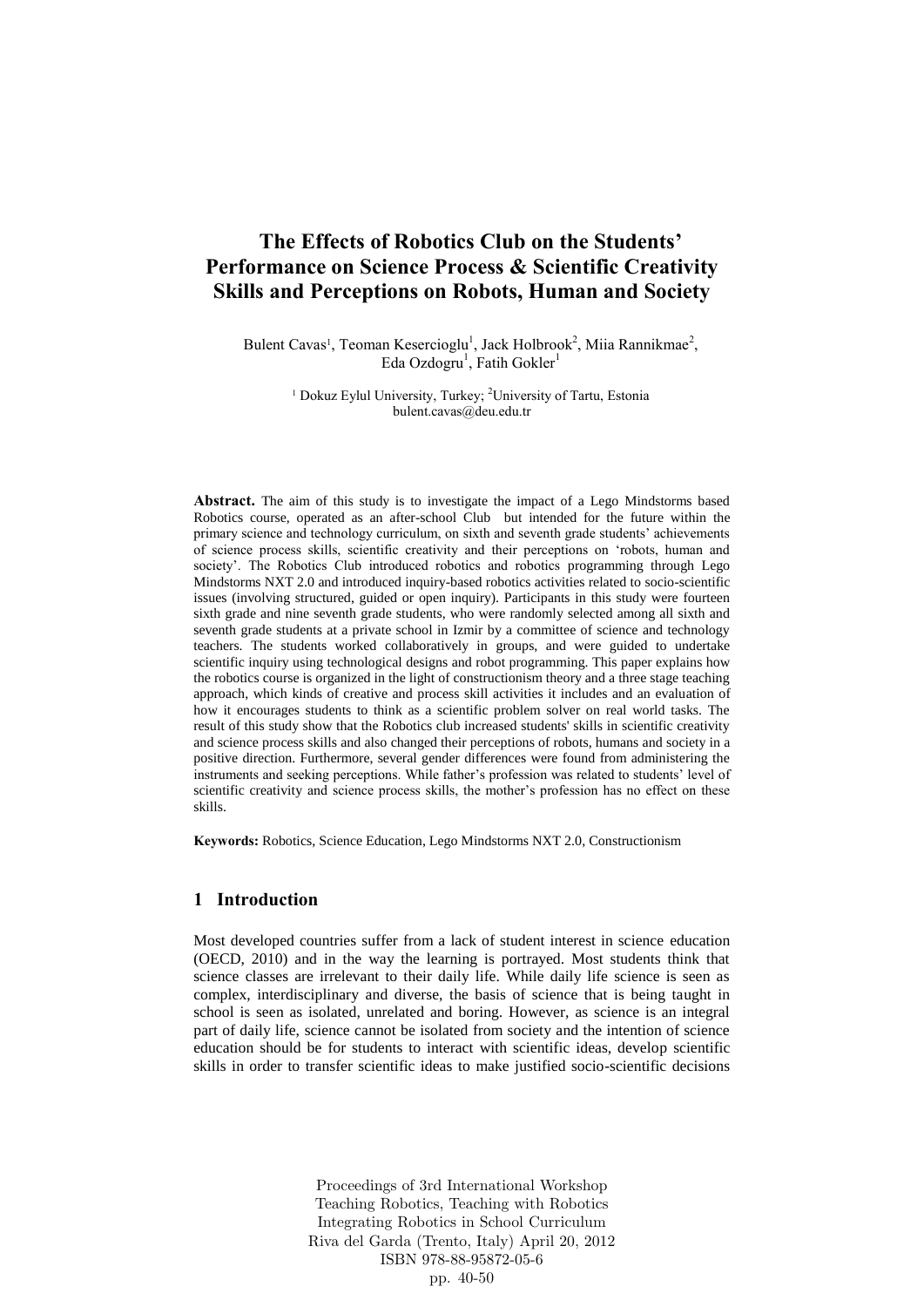(Holbrook, 2008). As a result of the lack of interest in science education, students do not want to choose a career based on science, technology and engineering (Smithers & Robinson 1988; Cavas, Cakiroglu & Ertepinar, 2010). For the past decades, especially between 1993 and 2003, the problem was even wider and the topics associated with attitudes of science and technology education was been subject to substantial exploration (Osborne, Simon & Collins, 2003). As a result, many novel approaches to science education revolutionized, Science, Technology, Engineering, and Mathematics (STEM) education in the USA and Inquiry-based Science Education (IBSE) became more dominant in Europe. While the STEM approach is based on integrating mathematics and science with technology and engineering by creating a "meta-discipline," IBSE is basically a learning process or pedagogical approach. Several theories, such as 'constructivism,' 'Bloom's Taxonomy of Learning,' 'Multiple Intelligence,' 'Whole Language' and 'Accelerated Learning' underlie IBSE.

#### *Motivation*

The issue of lack of student motivation has been a central topic of many European Commission funded projects (such as PARSEL and POLLEN) through which researchers are investigating innovative and meaningful ways to get students' attention focused on science and to increase their motivation and attitude towards science and technology learning. The primary aim of these projects is to make innovative changes to the traditional science teaching approach and to create modules which motivate students and generate interest toward learning in the fields of science and engineering.

#### *Robotics*

In many research report, robotics is seen as intellectually rich (Chambers & Carbonaro, 2003; Flowers & Gossett, 2002; Garcia & McNeill, 2002; Klassner, 2002; Kumar, 2004; Nourbakhsh, 2000; Resnick & Ocko, 1991; Ringwood, Monaghan, & Maloco, 2005; Sargent, Resnick, Martin & Silverman, 1996; Sullivan, 2008; Wagner, 1998; Weinberg, White, Karacal, Engel, & Hu, 2005) and a popular science and technology activity to reach goals defined in many science curriculum.

Robotics applications include mainly hands-on and minds-on activities that are essential part of science teaching and learning, yet largely being left out in many national science curricula. Robotics based education offers students multiple opportunities to design, build and program a robot when they are learning science topics. According to Sullivan (2008), there are strong relationships between the goals of scientific literacy and robotics. She further mentions that four of the six thinking skills characteristic of scientifically literate people are the key elements for the robotics studies. These characteristics are defined as computation, estimation, manipulation and observation in her study. She continues that science inquiry through bought technological design and computer programming activities has positive effects for students to learn science concept better.

Another important study by Chambers, Carbonaro and Murray (2008) at elementary level was carried out to explore the effectiveness of robotic technology with elementary age children, specifically focusing on the children's conceptual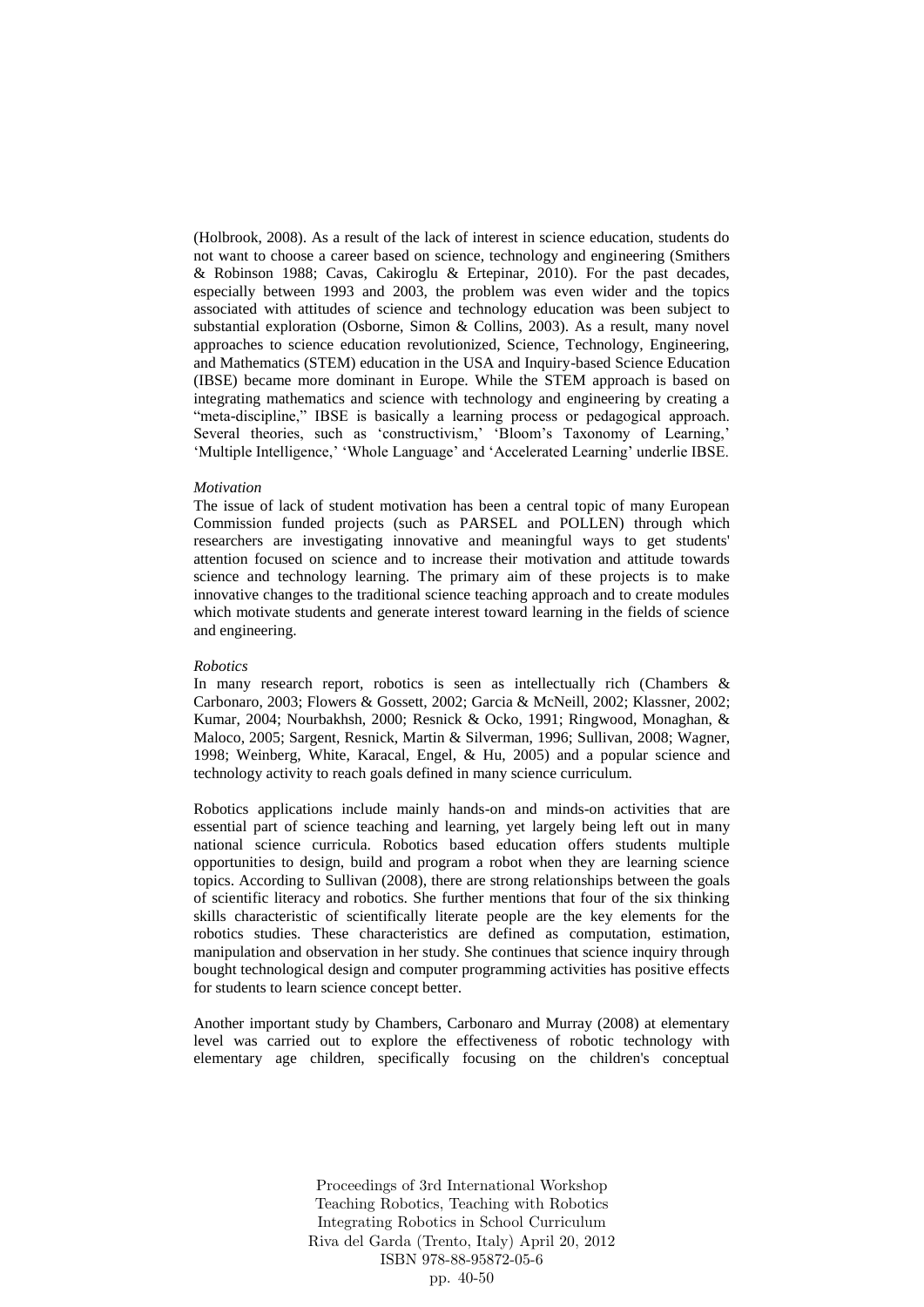development concerning gear function and mechanical advantage". They found that the robot sessions helped to develop the students' understanding of gear function in relation to direction of turning, relative speed, and number of revolutions.

#### **LEGO Mindstorms**

Lego Mindstorms was originated by Papert's studies at the MIT Media laboratory in 1998. Lego Mindstorms is a line of programmable robotics/construction kits and include 619 pieces such as programmable sensor blocks (touch, light, sound and distance) and NXT Intelligent Brick. The first version of Lego Mindstorms, Robotics Invention System (RIS) was released in 1998 and the next one released in 2006 as Lego Mindstorms NXT and the latest version, entitled Lego Mindstorms NXT 2.0 released in 2009. The latest version of the robotics kits with programmable bricks, such as Lego Mindstorms NXT 2.0 and Pico-Crickets, provide students to control the behavior of a tangible model by means of a virtual environment and conduct science experiments, in which young students investigate a socio scientific issue using their scientific process skills both in and out of the classroom (Resnick et al., 1996). For example, a young student struggling in science and math courses might focus and concentrate on the mathematics and science skills needed to program a robot that will move in a desired manner (Rogers, 2010; Garrigan, 1993).

#### **Research Questions**

- **RQ1.** Are there significant differences in the pre and post scientific creativity test scores for students, taking note of gender?
- **RQ2.** Are there significant differences in the pre and post science process skills test scores for students, taking note of gender?

**RQ3**. Are there significant differences in the pre and post robot, human and society perception scores for students, taking note of gender?

**RQ4**. Are there significant differences in the pre- and post scientific creativity test scores of students in terms of parental professions?

#### **Methods**

#### *Participants*

A committee for this project, made up of science and technology teachers in the selected school, randomly selected twenty-three 12-13-year-old student volunteers among seven and sixth graders in the entire school. The students stayed in the school an additional one hour extra class time after school. The school was a private school located in Izmir in Turkey. Some demographic properties of the students are shown at Figure 1.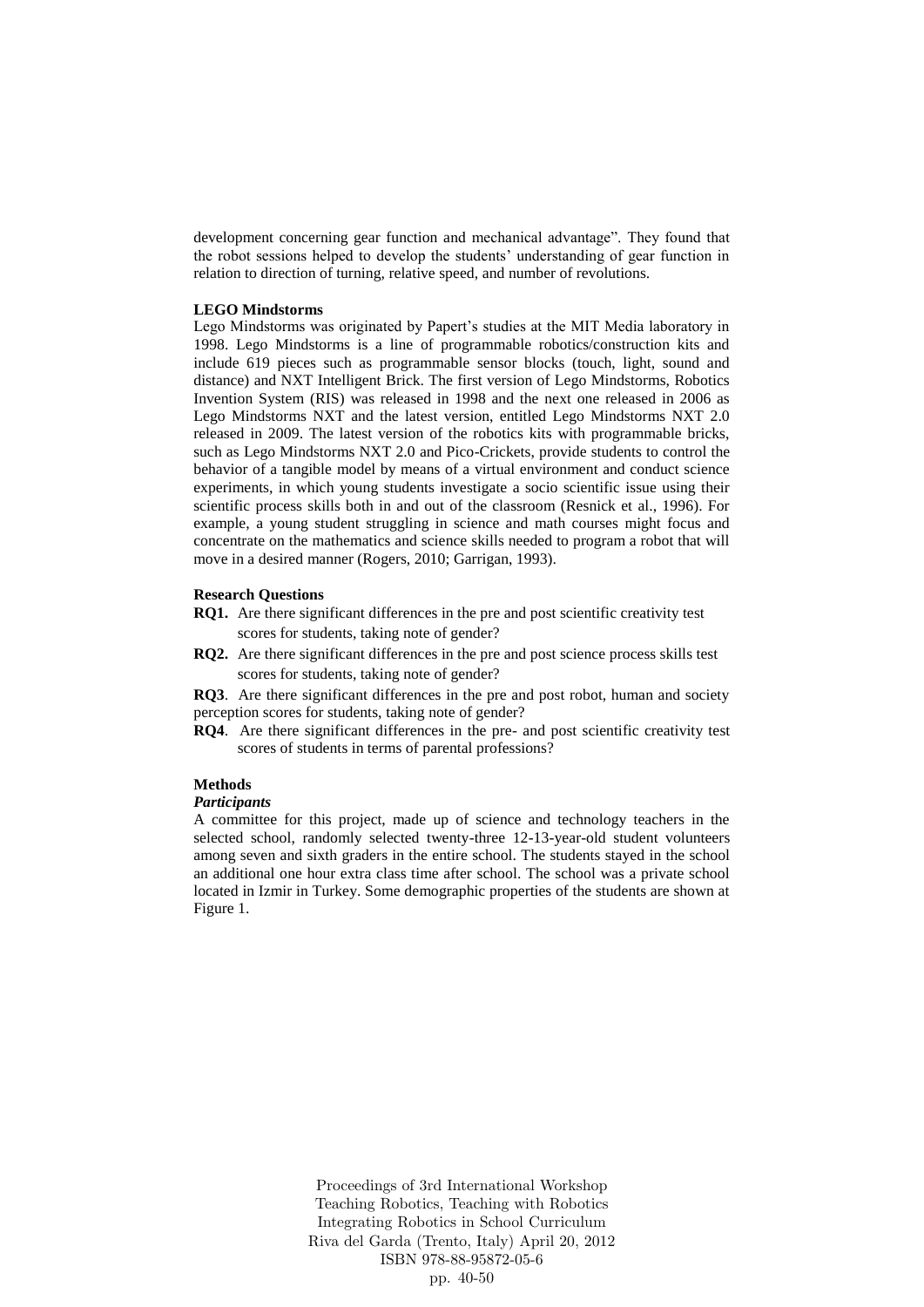

**Figure 1.** Some demographic factors of students participated to the study

*Course content and Pedagogical Approach* 



The course was designed around three main objectives: (i) recognizing of a robot and its parts (gears, bricks, sensors, and NXT); (ii) working with robots (designing sample robot using cookbook, working with sensors, introduction to programming and programming a robot); and (iii) using robots to find a solution for a socio scientific issue (8 different inquiry based activities). Students worked as

a group with the facilitation of two teachers (graduate students at time of the study) to solve problems posed as programming and design challenges. The teachers implemented "structured inquiry" in four different inquiry-based activities and they applied guided inquiry in three activities. For the last activities of the course, students solved socio-scientific issue based problems provided by teachers (open inquiry). In addition to the inquiry learning, the course included direct instruction for short lectures and software demonstrations.

#### **Research Design**

In order to address the research questions, an experimental method was used. A pretest was implemented at beginning of the course and a post-test just after the course ended. The instruments used in this study are explained below.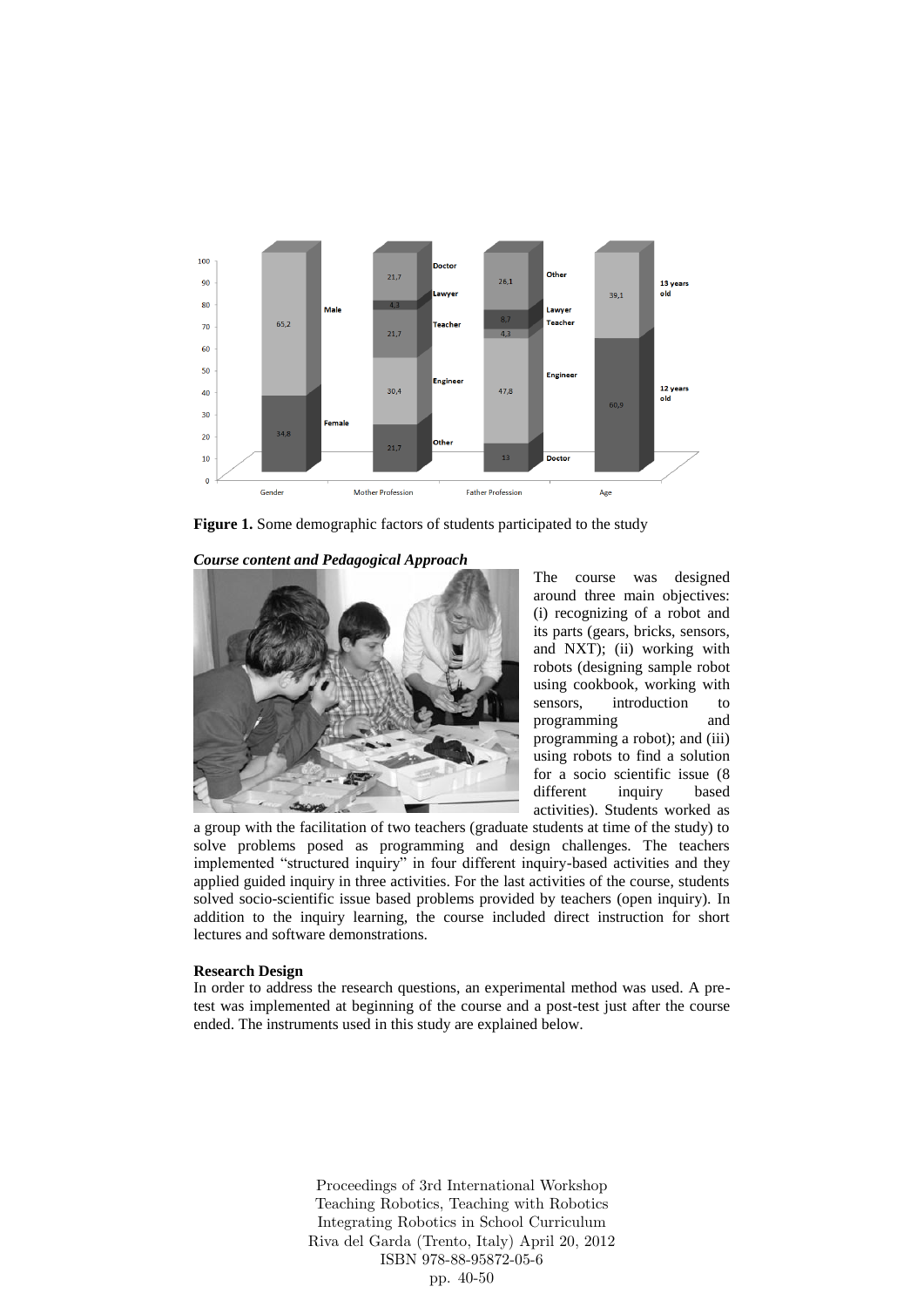#### *Instruments*

Instruments were used pre- and post-tests to measure students development on the Scientific creativity and the Science process skills and their perceptions on the Robot, and its relationship with Human and Society.

### **Findings**

The results of this study are divided into three sections, namely students' scientific creativity, "Science Process Skills" and "Robot, Human and Society Perceptions". For the reliability of the instruments used in the study were calculated Cronbach alpha and found as .94 for science process skills and .64 for scientific creativity skills. Both of the reliability coefficient shows that the instruments have valid interreliability and can be used for the research purposes.

#### *Scientific creativity*

In order to find out the answer for the question related to scientific creativity defined in the methodology part of this study, statistical analyses were done. The results of this test have been presented at Table 1. Table 1 shows that the mean score for scientific creativity on the pretest  $(M=6.95; SD=2.43)$  was significantly different from the mean score on the post test  $(M=9.91; SD=2.41, t(44)=-4.134, p< .05)$ . In order to find the effect size of this difference, Cohen's d value was calculated and was found as .44 and this result shows that there is a medium effect. We can conclude from this result that the pedagogical approach used in the robotic club increased the scientific creativity skills of the students. In terms of gender, both of the girls and boys had better in post test score when compared with the pre test score. However, there is no significant difference between girls' and boys' pre and post test scores related to scientific creativity.

In the study, parental profession was investigated in order to understand the effects of the professions on the science creativity skills of the students. In order to find out it, the parental professions were divided into two group namely, science and non-science professions. The pre and post test scores was analyzed according to these two groups. The test results show that while mother profession has no effects on the science creativity skills of students, the fathers' profession has a positive effect on the science creativity skills of the students. Although significant differences were not found in the students' scores of scientific creativity regarding mothers' profession, students whose mothers' job is related to science have higher mean scores than the other students.

#### *Science Process Skills*

Regarding science process skills, significant differences were found. In order to understand the differences between pre and post tests scores, statistical analyses were conducted. The mean score on the pretest of science process skills (M=13.17;  $SD=4.92$ ) was significantly different than the mean score on the post test (M=18.08; SD=5.12, t(21)=-3.315, p< .05). The effect size was calculated as .34 which shows medium effect.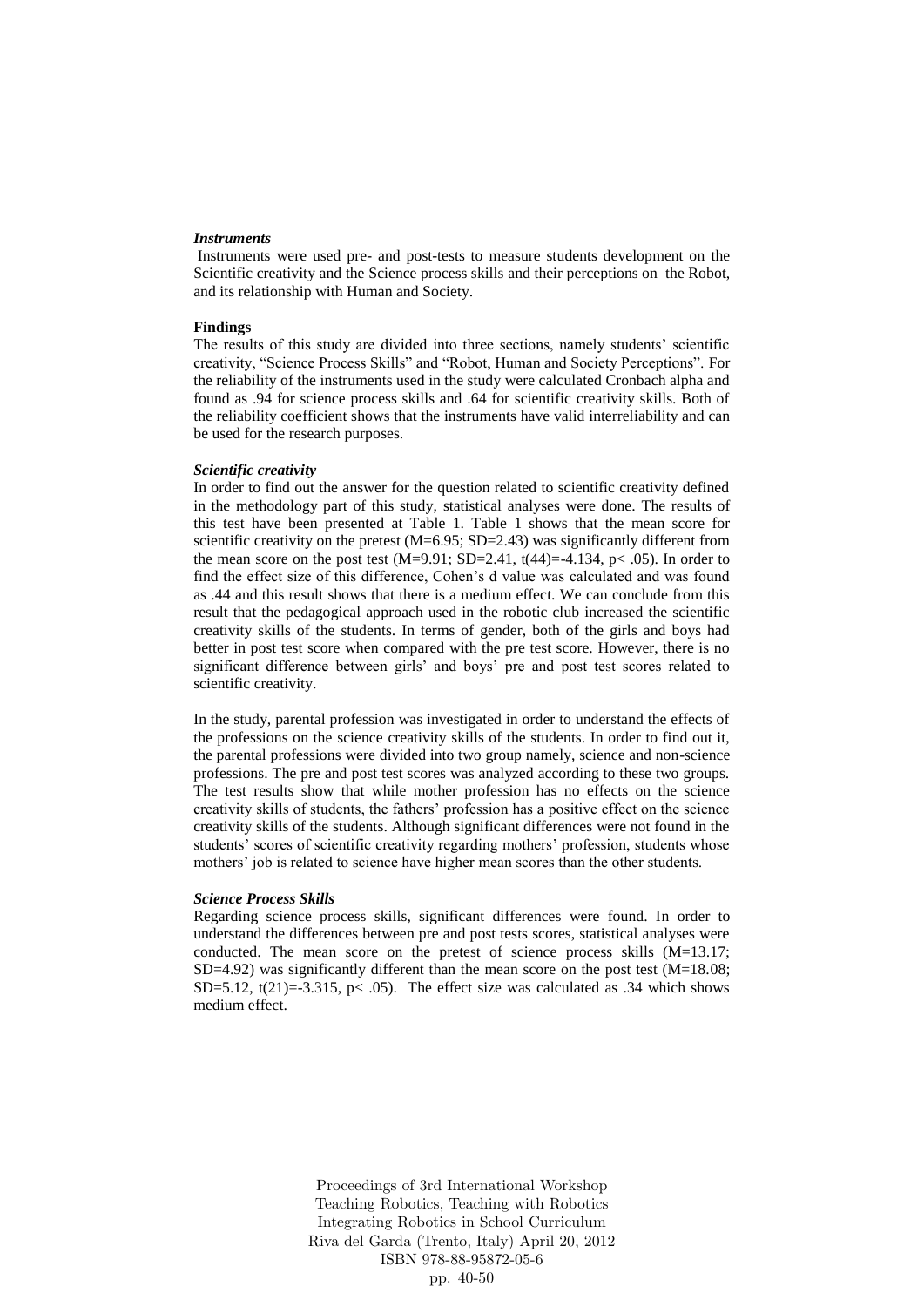|                                                                 |                                                              | 919 I.VI<br><b>UIL</b> |               | A Catterie   | mou umuni    |    |                |           |
|-----------------------------------------------------------------|--------------------------------------------------------------|------------------------|---------------|--------------|--------------|----|----------------|-----------|
| Instrument                                                      |                                                              | N                      | Mean          | <b>SD</b>    | $\mathbf{t}$ | df | $\overline{P}$ | Cohen's d |
| Scientific<br>Creativity<br>Test                                | Pre Test<br>Post Test                                        | 23<br>23               | 6,95<br>9,91  | 2,43<br>2.41 | $-4,134$     | 44 | $.000*$        | .44 $(M)$ |
| Scientific<br>Creativity<br>Test (Girls)                        | Pre Test<br>Post Test                                        | 8<br>8                 | 7,25<br>10,00 | 2,12<br>1,60 | 2,925        | 14 | $011*$         | .28(S)    |
| Scientific<br>Creativity<br>Test (Boys)                         | Pre Test<br>Post Test                                        | 15<br>15               | 6,80<br>9,86  | 2,65<br>2,80 | $-3,80$      | 28 | $.005*$        | .31 $(M)$ |
| Scientific<br>Creativity<br>Test                                | <b>Boys Post</b><br>Test<br><b>Girls Post</b><br><b>Test</b> | 15<br>$\,8\,$          | 9,87<br>10,00 | 2,80<br>1,60 | ,123         | 21 | .903           |           |
| Pre Science<br>Creativity<br>Test<br>(Mother<br>profession)     | Science<br>Non Science                                       | 11<br>12               | 7,45<br>6,50  | 2,58<br>2,31 | ,935         | 21 | .361           |           |
| Post<br>Science<br>Creativity<br>Test<br>(Mother<br>profession) | Science<br>Non Science                                       | 11<br>12               | 10,18<br>9,66 | 2,18<br>2,67 | ,503         | 21 | .620           |           |
| Pre Science<br>Creativity<br>Test<br>(Father<br>profession)     | Science<br>Non Science                                       | 14<br>9                | 7,21<br>6,55  | 2,75<br>1,94 | ,623         | 21 | .540           |           |
| Post<br>Science<br>Creativity<br>Test<br>(Father<br>profession) | Science<br>Non Science                                       | 14<br>9                | 10,78<br>8,55 | 1,84<br>2,65 | 2,385        | 21 | $.027*$        | .21(S)    |

**Table 1.** Statistical analysis for the scientific creativity instrument.

\*p<.05; S: Small; M: Medium effect.

The statistical analysis on the gender issue shows that there was significant difference between girls' and boys' pre and post tests mean scores. According to Table 2, it can be interpreted that the girls are more successful than the boys.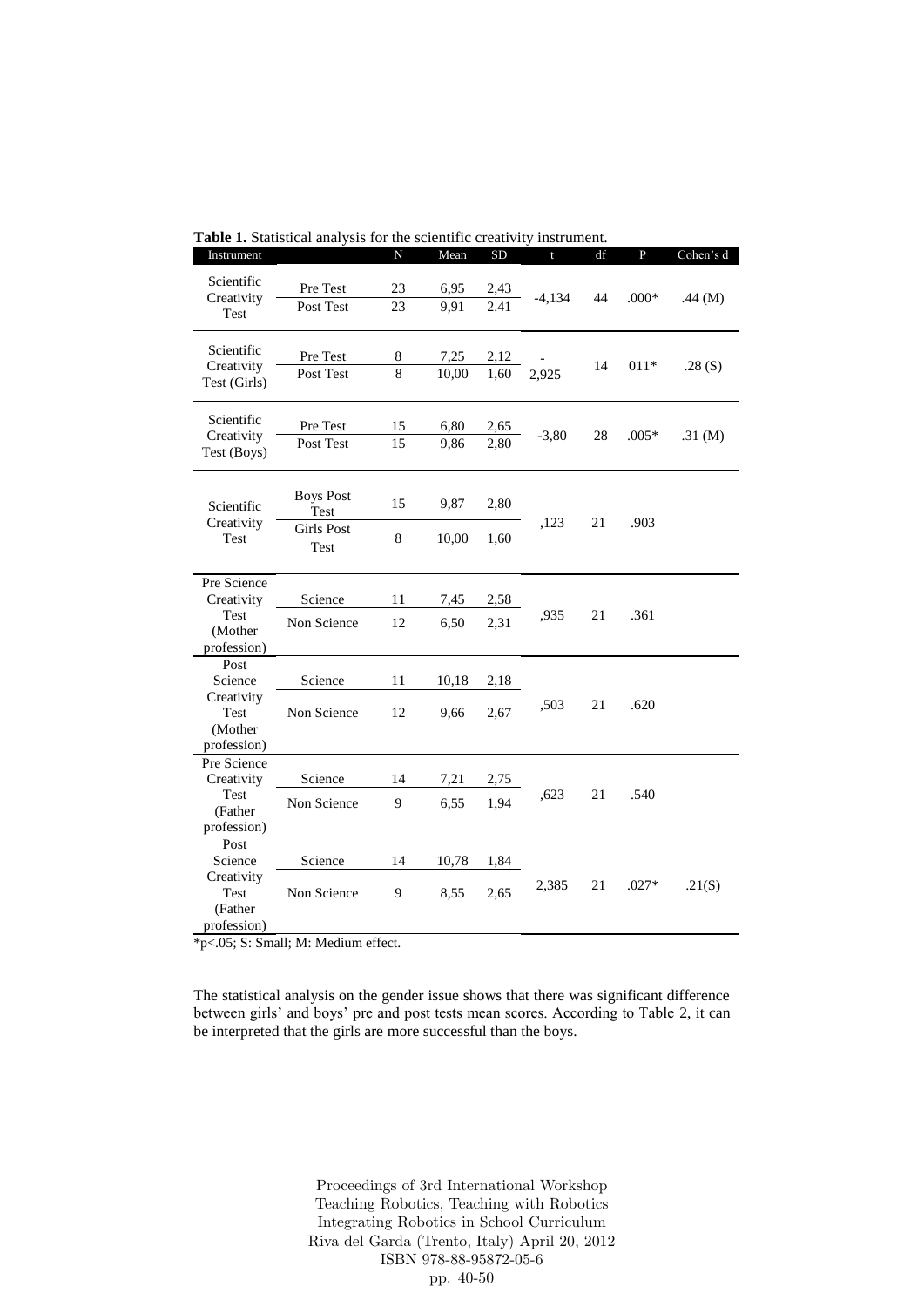| Instrument                              |                                                | $\mathbf n$ | Mean           | <b>SD</b>    | t     | Df | P       | Cohen's<br>d |
|-----------------------------------------|------------------------------------------------|-------------|----------------|--------------|-------|----|---------|--------------|
| Science<br>Process<br>Skills            | Pre Test<br>Post Test                          | 23<br>23    | 13,17<br>18,08 | 4,92<br>5,12 | 3,315 | 21 | $.002*$ | .34 $(M)$    |
| Science<br>Process<br>Skills<br>(Girls) | Pre Test<br>Post Test                          | 8<br>8      | 14,75<br>21,50 | 5,38<br>3,25 | 2,853 | 14 | $.013*$ | .27(S)       |
| Science<br>Process<br>Skills<br>(Boys)  | Pre Test<br>Post Test                          | 15<br>15    | 12,33<br>16,33 | 4,33<br>5,06 | 2,323 | 28 | $.028*$ | .20(S)       |
| Science<br><b>Process</b><br>Skills     | <b>Boys Post</b><br>Test<br>Girls Post<br>Test | 15<br>8     | 16,33<br>21,50 | 5,06<br>3,25 | 1,247 | 21 | .226    |              |

**Table 2.** Statistical analysis for the science process skills instrument.

\*p<.05; S: Small; M: Medium effect.

#### **Robot, Human and Society**

In order to understand students' perception on the robot, human and society, an instrument developed by researchers was implemented. Students were asked to draw a picture related to relationship among the Robot, and its relationship with Human and Society and then students were also asked to explain the picture they drawn writing some sentences about it. Figure 2 shows some examples from students' drawings.

According to drawings made by the students,

- (i) the number of robots depicted in the students' drawings in the post test had increased when compared with the pre test. The result of this situation can be explained by intensive robot activities during the out-of-school course period.
- (ii) The robot drawings were also analyzed by their moving. The students have drawn the robots as active and dynamic in the post test. The lego mindstroms NXT provides students to control their robots and manipulate their movements. Probably, this advantage improved the students' thinking about the robots.
- (iii) Another important result from the students' drawings is related to interaction with the living things. The post drawings of students include robots which interact more with the living things when it compared with the pre-drawings. As it stated in the methodology part, the robot course includes socio-scientific issues and activities for living things. It is thought that the robot activities based on living things increased students' perception on the living things.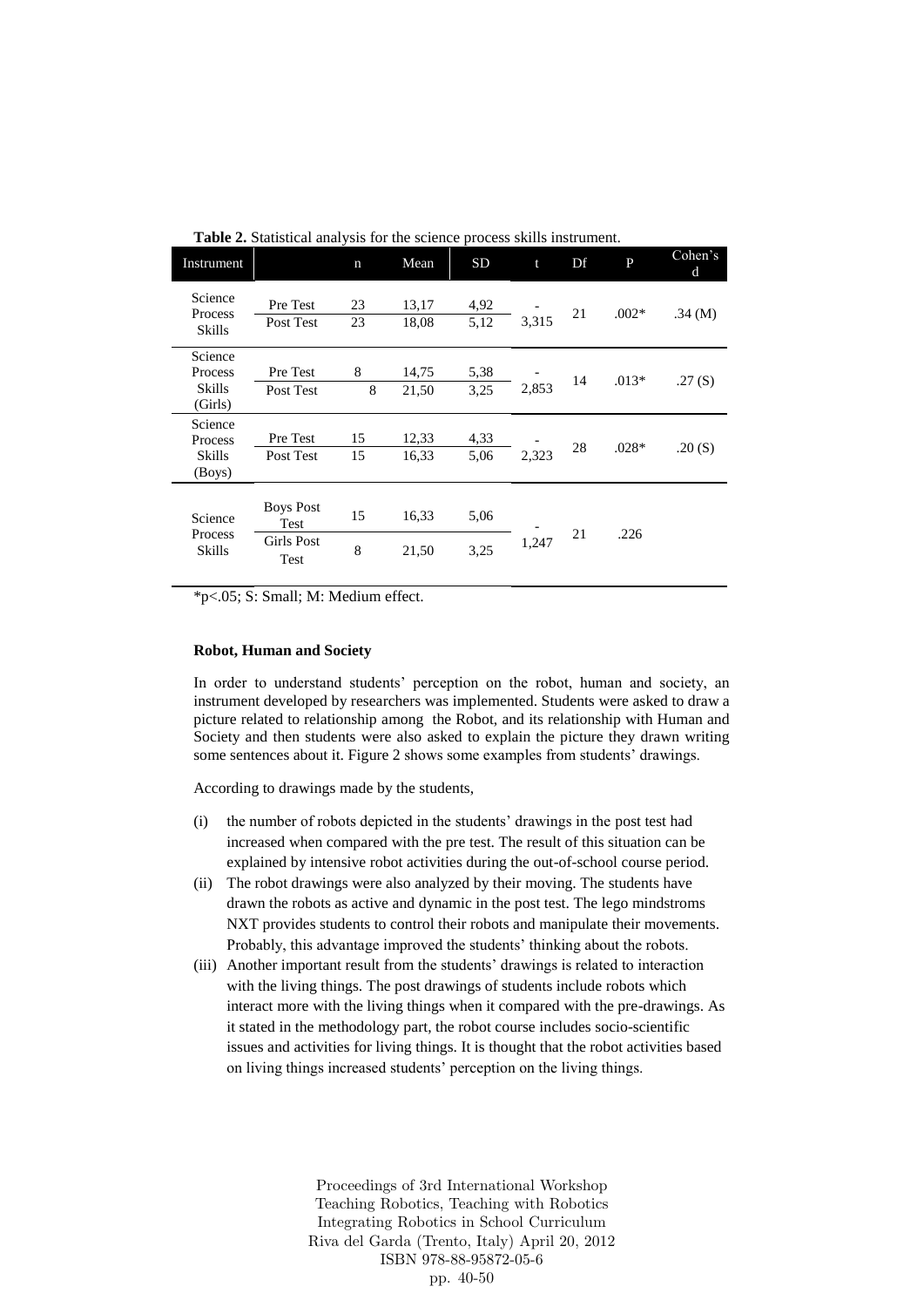- (iv) Regarding the violence in the drawings, only five students drew robots in which they depict violence. However, the number of violence in the post – drawings has decreased. Only 2 students drew the violence elements in their drawings.
- (v) The course also included the robot, human and society issues and discussed with the students at the first stages of the courses. This situation helped the students to understand the use of robots for humankind. It is shown that the three students used environmental protection issues linked with the robots in their drawing, 8 students drawn their robots which are related to environmental protection issues.
- (vi) In general, the students did not use weapon in their drawings both in the pre- and post-test. However, the picture of robots which makes a service to the society has increased.

**Figure 2.** Drawings by the participants in the pre- and post-tests on Robot, Human and Society

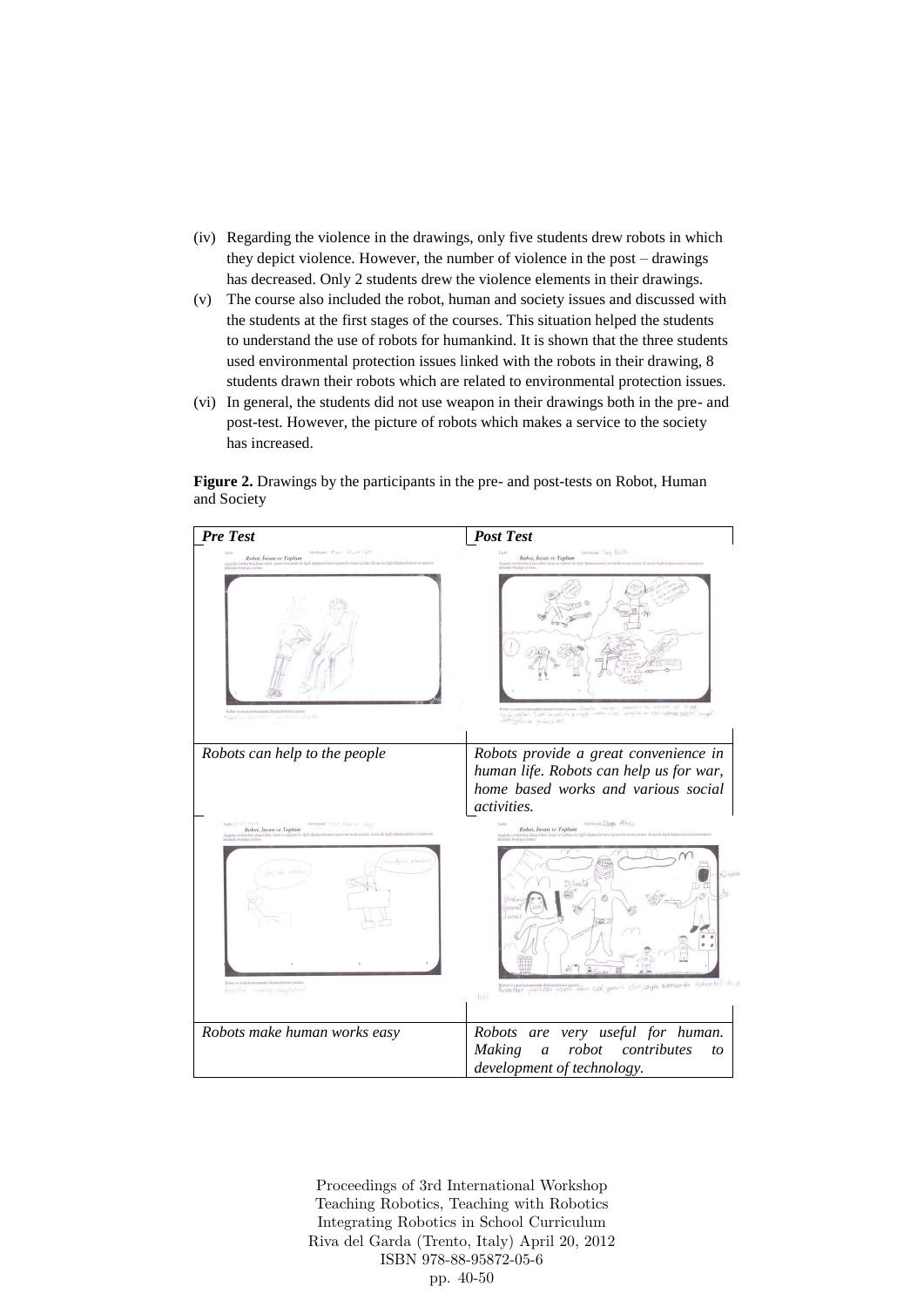- (vii) The number of smiling robots has also increased from 8 to 11.
- (viii)In the pre-test, the students used human properties in their drawings however, the number of robots who look like human has decreased. Instead of human, they used more robots which look like animal.

#### **Conclusions and Implications**

The robotics introductory out-of-school course suggests that the Lego Mindstorms NXT 2.0 is an outstanding tool to teach science topics to young students for many reasons.

First of all, students have an opportunity to develop their problem solving skills since they designed, developed and tested their robots to explore a socio scientific issue (for example: traffic accidents can be eliminated using robotics).

The course shows that student motivation towards science and technology increased. Students wanted to stay to complete assignments that require more than the one hour of course time. During the implementation phase of the course, students worked as teams and the team work helped them to develop their inter-personal, communication and team building skills (Mauch, 2001).

Most of the time, students saw their mistakes immediately after trying to run their robots if they have any problem with the programming. Such mistakes are great learning experience for students.

Although the findings of this study indicate advantages of the robotics course on students' attitudes and motivation towards science and technology, there are also logistical issues, such as money and time, associated with implementation of this course within the formal school curriculum. One of the biggest problems is the cost of the Lego Mindstorms NXT 2.0. Secondly, working with robots requires block course hours to complete some assignments with robots and programming.

It can be concluded that robotics seems to be an excellent tool for science and technology education. However, as it is indicated in the report of the TERECoP project (Alimisis, 2009), the pedagogy of teaching robotics is still in its infancy and the research regarding robotics learning in science and technology is limited (Penner, 2001). For this reason, further research is needed to clarify the educational use of robotics in science and technology education.

#### **Limitation and Importance of Study**

The sample of the study does not represent the students who continue their education in the primary schools in Turkey. The reason for the limitation of the sample is sourced from the cost of the Lego Mindstorms NXT 2.0. For that reason, only 23 students was participated the study. The same problems occurs in the many studies on the Robotics and these studies suggested that further studies need more students to learn much more on the educational usage of Lego Mindstorms NXT particularly on the science education. The current study is important and has a value because of the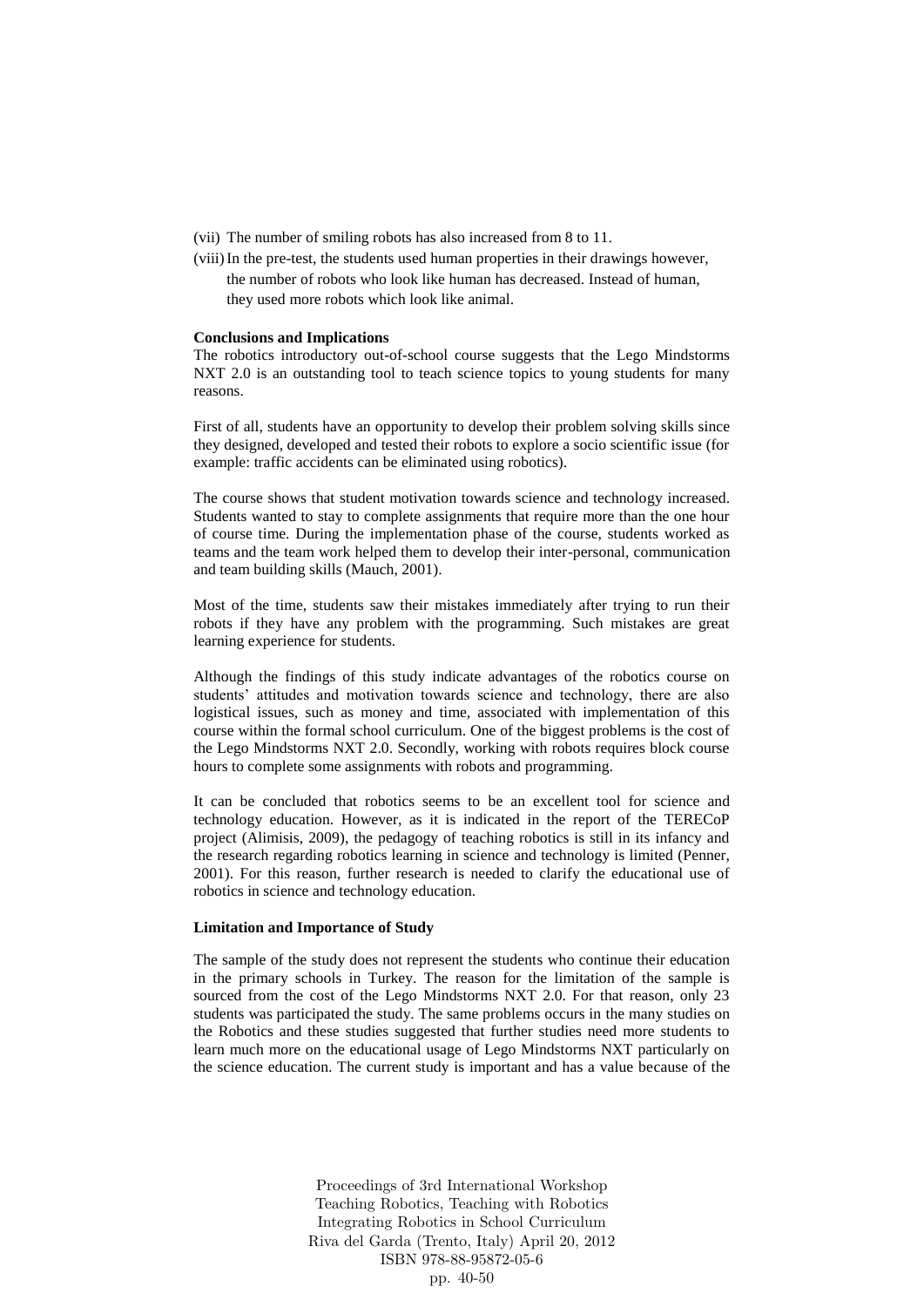first pilot study in Izmir; implementing on science and technology curriculum in Turkey. Furthermore it also includes results of students' perception on the robot, human and society.

**Acknowledgements:** This study was supported by a grant from Dokuz Eylul University Scientific Research Projects Coordination Unit (2009.KB.EGT.007). The authors especially thanks to the 75.Yil Primary Education School's students and administrative staff for permission to implement the study in the school.

### **References**

Acara, (2011). Australian Curriculum, Assessment and Reporting Authority. http://www.acara.edu.au

Alimisis, D. (2009). *Teacher Education on Robotics-Enhanced Constructivist Pedagogical Methods*, School of Pedagogical and Technological Education (ASPETE).

Cavas, B., Cakiroglu, J., Ertepinar, H., Cavas, P. (2010) "Explaining some factors on Career Choices in Teaching Science, Technology and Mathematics" 3rd World Conference on Science and Technology Education, *Proceedings of 3rd ICASE World Conference*, 37-39, Tartu, Estonia.

Chambers, J. M., Carbonaro, M., Murray, H. (2008). Developing conceptual understanding of mechanical advantage through the use of Lego robotic technology. *Australasian Journal of Educational Technology*, 24(4), 387-401.

Chambers, J.M., Carbonaro, M. (2003). Designing, developing, and implementing a course on lego robotics for technology teacher education. *Journal of Technology and Teacher Education*, 11, 209–241.

Flowers, T.R., & Gossett, K.A. (2002). Teaching problem solving, computing, and information technology with robots. *Journal of Computing Sciences in Colleges,* 17, 45–55.

Garcia, M.A., & Mc-Neill, H.P. (2002). Learning how to develop software using the toy LEGO mindstorms. Proceedings of the 7th annual conference on Innovation and technology in computer science education, Aarhus, Denmark, p. 239. Retrieved May 5, 2006 from http:/ /portal.acm.org.silk.library.umass.edu/ .

Garrigan, S. (1993). *A comparison of intrinsic motivation elicited in children by computer-simulated robots versus physical robots*. Dissertation. Leigh University.

Klassner, F. (2002). A case study of LEGO Mindstorms'TM suitability for artificial intelligence and robotics courses at the college level.ACMSIGCSE Bulletin, 34, 8–12. Retrieved May 5, 2006 from http:/ /portal.acm.org.silk.library.umass.edu/ .

Kumar, A.N. (2004). Three years of using robots in an artificial intelligence course: lessons learned. *Journal on Educational Resources in Computing,* 4, 1–15.

Mauch, E. (2001) Using technological innovation to improve the problem solving skills of middle school students. *The clearing house*. 74(8), 211-213.

Nourbakhsh, I.R. (2000). Robots and education in the classroom and in the museum: On the study of robots, and robots for study. Proceedings of workshop for personal robotics for education, institute of electrical and electronic engineers, international conference on robotics and automation, Salt Lake, Utah. Retrieved May 5, 2006 from http://portal.acm.org.silk.library.umass.edu/ .

OECD (2010), PISA 2009 at a Glance, OECD Publishing.